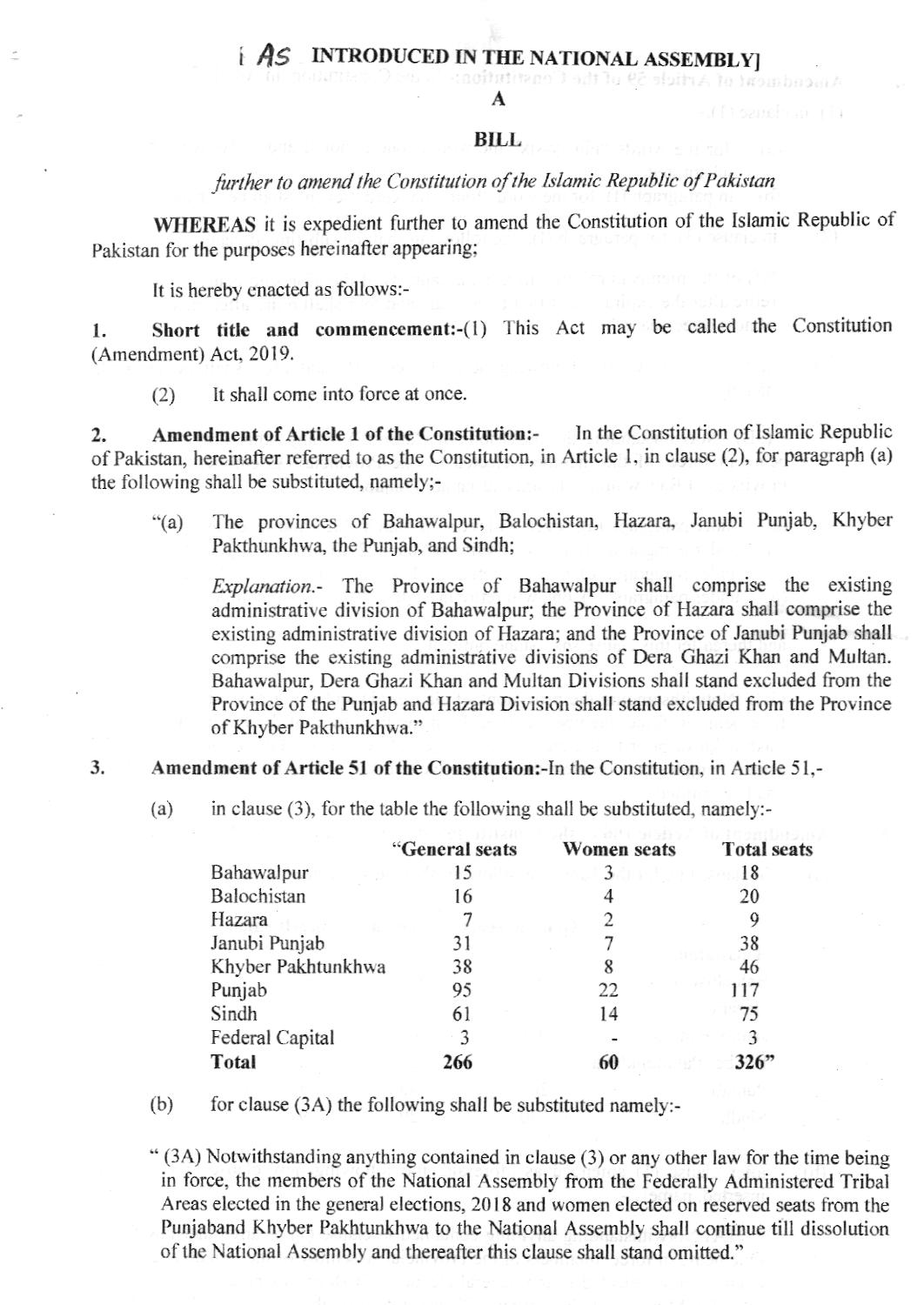### Amendment of Article 59 of the Constitution:- In the Constitution, in Article 59,- $\overline{\mathbf{4}}$ .

 $(1)$  in clause  $(1)$ .

- for the words "ninety-six" the words "one hundred and sixty-five" shall be  $(a)$ substituted:
- in paragraph (f), for the word "four" the word "seven" shall be substituted;  $(b)$
- in clause (3), for paragraph (f), the following shall be substituted, namely,- $(2)$

"(f) of the members referred to in paragraph (f) of the aforesaid clause, three shall retire after the expiration of first three years and four shall retire after the expiration of next three years."

after clause (3A), the following new clauses (3B) and (3C) shall be inserted,  $(3)$ namely,-

" (3B) Notwithstanding the provisions of clause (3) or any other law for the time being in force, of the members elected by the Provincial Assemblies of the new Provinces of Bahawalpur, Hazara and Janubi Punjab,

- under paragraph (a), seven will retire in March, 2021 and seven in March, 2024;  $(a)$
- under paragraph (d), two will retire in March, 2021 and two in March, 2024;  $(b)$
- under paragraph (e), two will retire in March, 2021and two in March, 2024; and  $(c)$
- under paragraph (f), one will retire in March, 2021 and one in March, 2024;  $(d)$

and thereafter this clause shall stand omitted.

(3C) Notwithstanding the provisions of clauses (1) and (3) or any other law for the time being in force, members elected from the Provinces of the Punjab and Khyber Pakhtunkhwa prior to the creation of the new Provinces of Bahawalpur, Hazara and Janubi Punjab shall complete their respective terms of office and thereafter this clause shall be omitted."

### Amendment of Article 106 of the Constitution:-In the Constitution, in Article 106;-5.

in clause (1), for the Table the following shall be substituted namely,- $(a)$ 

|                    | "General seats | Women | <b>Non-Muslims</b> | Total |
|--------------------|----------------|-------|--------------------|-------|
| Bahawalpur         | 31             |       |                    | 39    |
| Balochistan        | 51             |       |                    | 65    |
| Hazara             | 18             | 4     |                    | 23    |
| Janubi Punjab      | 64             | 14    | 2                  | 80    |
| Khyber Pakhtunkhwa | 97             | 22    |                    | 122   |
| Punjab             | 202            | 45    |                    | 252   |
| Sindh              | 130            | 29    | Q                  | 168"  |

after clause (1) amended as aforesaid, the following new clause (1A) shall be  $(b)$ inserted, namely:-

" (1A) Notwithstanding anything contained in clause (1) or any other law for the time being in force, members of the Provincial Assembly of the Punjab and Khyber Pakhtunkhawa elected in the general elections, 2018 on reserved seats for women and Non-Muslims shall continue till dissolution of the Provincial Assembly and thereafter this clause, including the proviso, shall stand omitted: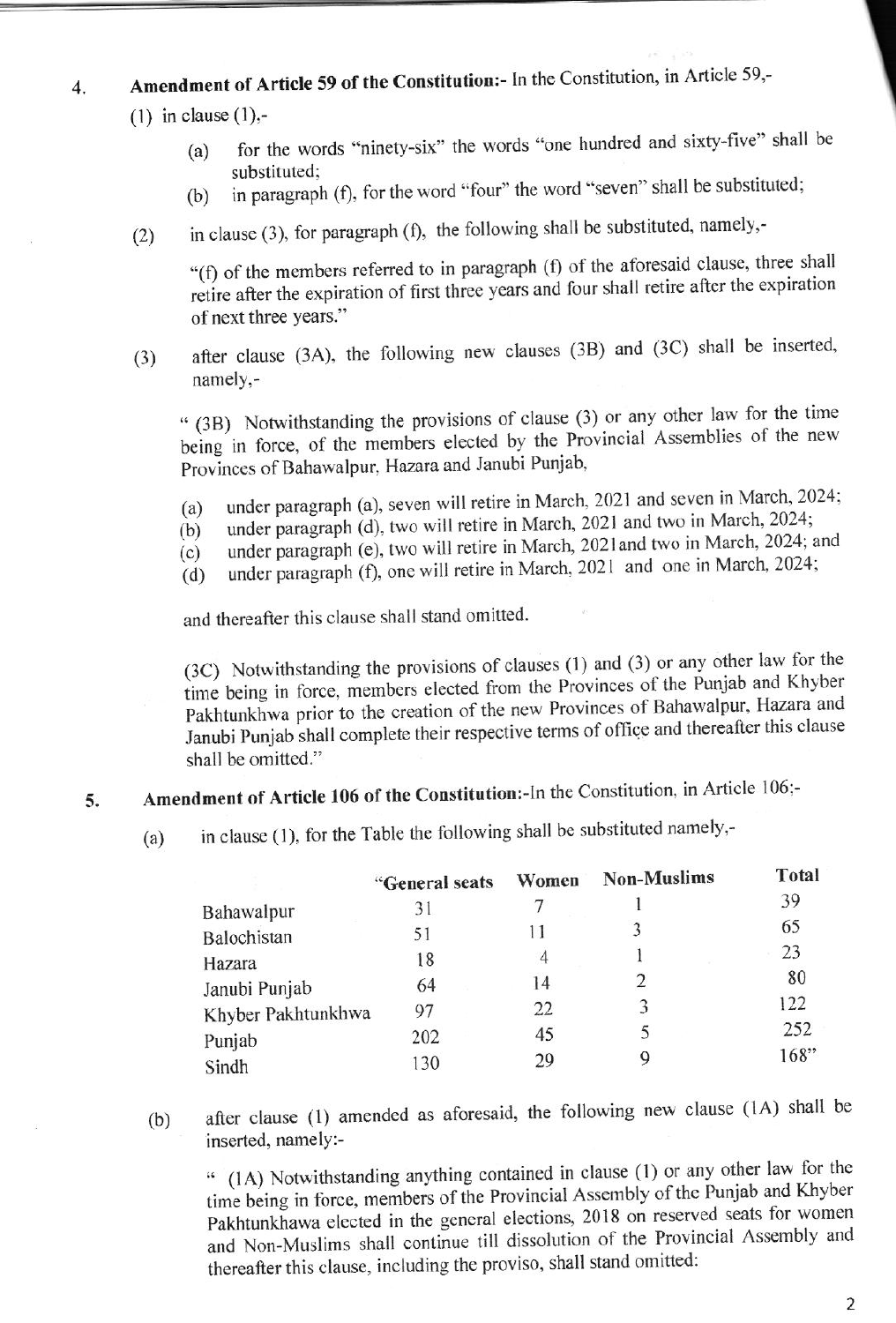Provided that a woman member or a Non-Muslim member elected on a reserved seat to the Provincial Assembly having a domicile in Bahawalpur or Hazara or Janubi Punjab may opt to be a member of the Provincial Assembly of that Province."

6. Amendment of Article 154 of the Constitution: In the Constitution, in Article 154, after clause (1), the following new clause (1A) shall be added, namely:-

"(1A) (a) As and when new Province or territories are included in the territories comprising Pakistan under Article 1, the Council shall determine, within three months, the apportionment, distribution, adjustment, allocation and transfer among the Federal Government and Provincial Governments of the existing and new Provinces or territories, of (a) water and other natural resources; (b) present employees and future job quotas in the civil bureaucracy; (c) physical, monetary and other assets and liabilities and rights, and (d) other ancillary matters.

(b) The determination under clause (1) shall be based on recommendations of a National Commission for New Provinces comprising eminent and reputable technical, financial, legal and other experts to be constituted by the Speaker, National Assembly in consultation with the Chairman, Senate and the Leaders of the House and Leaders of the Opposition, for this purpose and for consideration of proposals for new Provinces referred to it by resolutions of both Houses."

7. Amendment of Article 175A of the constitution:-In the Constitution, in Article 175A, after clause (6), the following new clause (6A) shall be inserted, namely,-

both the standard

- " (6A) For initial appointment of the Chief Justice and Judges of the Bahawalpur and Janubi Punjab High Courts, the Chief Justice of the Lahore High Court shall also be a member of the Commission, and for initial appointment of the Chief Justice and Judges of the Hazara High Court, the Chief Justice of the Peshawar High Court shall also be a member of the Commission."
- 8. Amendment of Article 198 of the Constitution:-In the Constitution, in Article 198,
	- after clause (1A), the following new clause (1B) shall be inserted, namely,- $(a)$

"(1B) The High Courts for Bahawalpur, Hazara and Janubi Punjab shall have their principal seats at Bahawalpur, Abbottabad and Multan respectively.

 $(b)$ in clause (3), the words "each", "Bahawalpur, Multan and", and the word and comma "Abbottabad," shall be omitted.

9. Amendment of Article 218 of the Constitution:- In the Constitution, in Article 218, in clause (2), in paragraph (b), for the word "four" the word "seven" shall be substituted.

# STATEMENT OF OBJECT AND REASONS

The Provincial Assembly of the Punjab had passed two separate Resolutions on 9<sup>th</sup> May 2012 for the restoration of the provincial status of Bahawalpur and creation of a new provinces of Janubi Punjab. The Resolutions were supported by members from political parties on both sides of the House.

The Provincial Assembly of Khyber Pakhtunkhwa had passed a Resolution on 25<sup>th</sup> March. 2014 for creation of a new province of Hazara. This Resolution was also supported by members from political parties on both sides of the House.